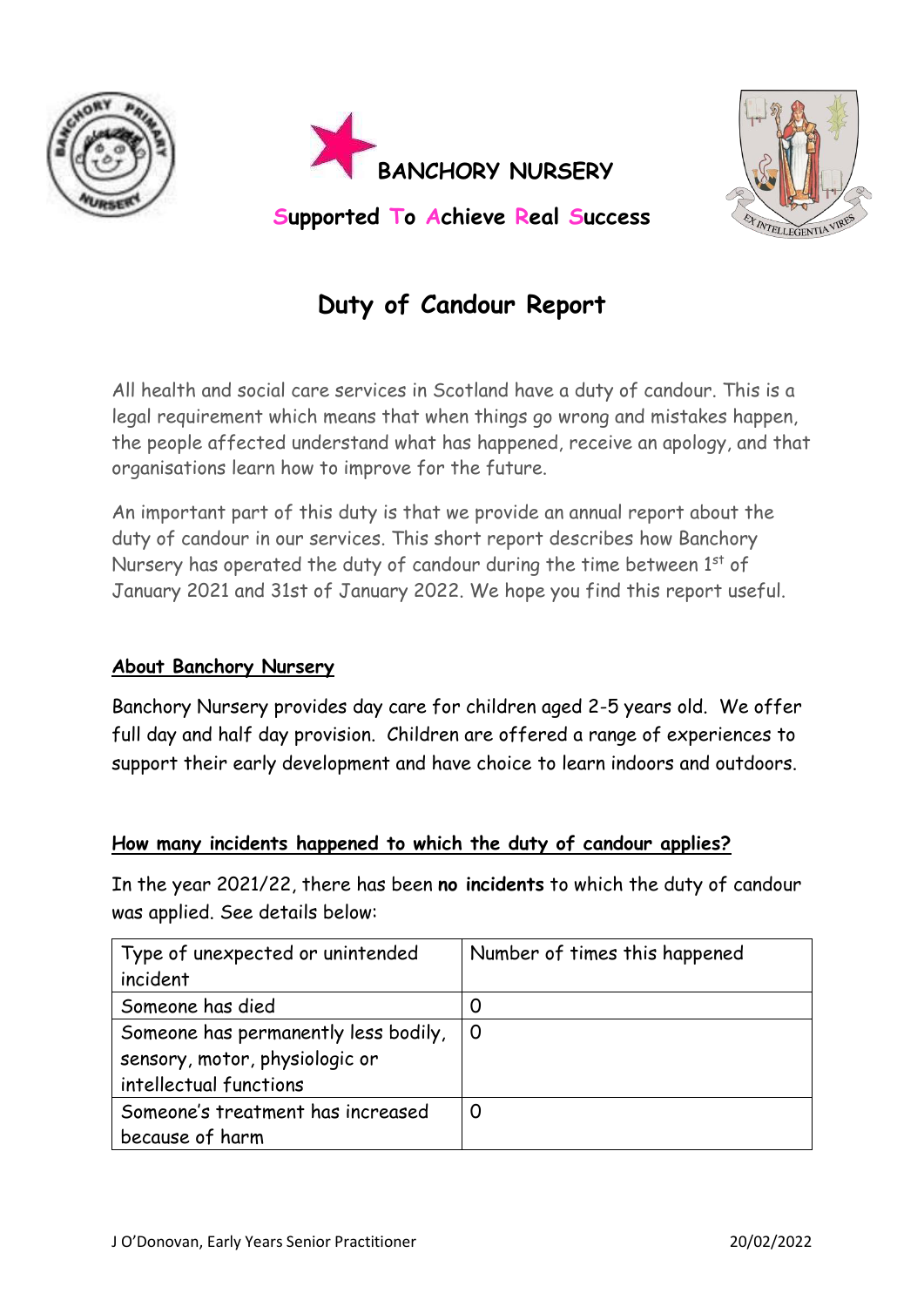| The structure of someone's body<br>changes because of harm                               | 0 |
|------------------------------------------------------------------------------------------|---|
| Someone's life expectancy becomes<br>shorter because of harm                             | 0 |
| Someone's sensory, motor or<br>intellectual functions is impaired for<br>28 days or more | 0 |
| Someone experienced pain or<br>psychological harm for 28 days or<br>more                 | 0 |
| A person needed health treatment in<br>order to prevent them dying                       | O |
| A person needed health treatment in<br>order to prevent other injury                     | 0 |

## **To what extent did we follow the duty of candour procedure?**

No action was required

### **Information about our policies and procedures**

Where something has happened that triggers the duty of candour, our staff report this to the EYSP who has responsibility for ensuring that the duty of candour procedure is followed. The EYSP records the incident and reports as necessary to the Care Inspectorate.

When an incident has happened, the EYSP and staff set up a learning review. This allows everyone involved to review what happened and identify changes for the future.

All new staff learn about the duty of candour at their induction. We know that serious mistakes can be distressing for staff as well as people who use care and their families. We have support available for our staff if they have been affected by a duty of candour incident.

Where parents or children are affected by the duty of candour, we have arrangements in place to provide support as necessary.

### **What has changed as a result?**

No changes were required during this period.